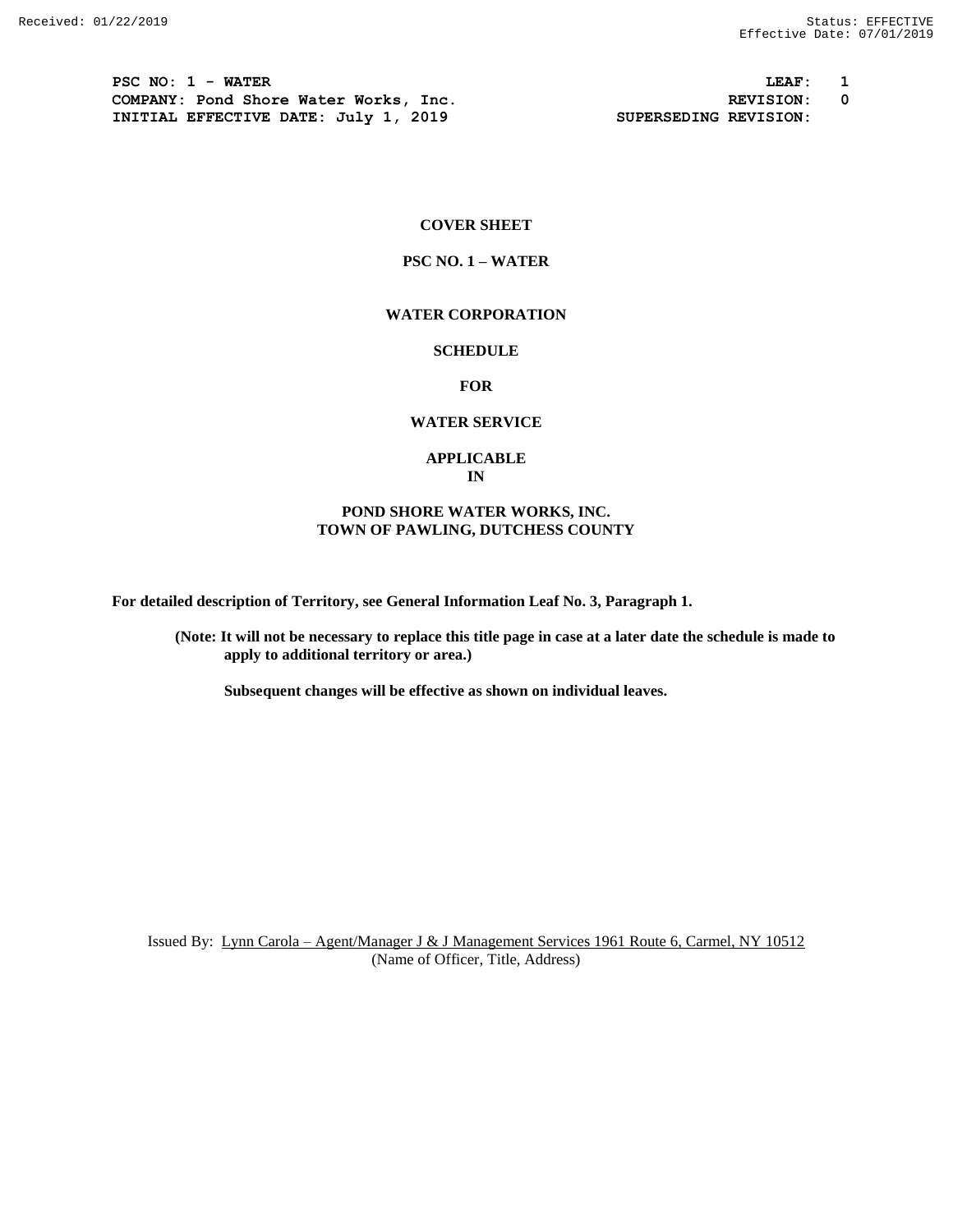**PSC NO: 1 - WATER LEAF: 2 COMPANY:** Pond Shore Water Works, Inc.<br> **INITIAL EFFECTIVE DATE:** July 1, 2019<br> **REVISION:** SUPERSEDING REVISION: **INITIAL EFFECTIVE DATE: July 1, 2019** 

# **TABLE OF CONTENTS**

## **GENERAL INFORMATION LEAF NO.**

| 1.  | Territory                                                  | 3              |
|-----|------------------------------------------------------------|----------------|
| 2.  | Application for Water Service                              | 3              |
| 3.  | Deposits - Security                                        | 3              |
| 4.  | Deposits - Interest                                        | 4              |
| 5.  | Deposits - Return                                          | 4              |
| 6.  | Deposits - Other                                           | $\overline{4}$ |
| 7.  | <b>General Rules</b>                                       | $5 - 6$        |
| 8.  | Metered Service                                            | $6 - 7$        |
| 9.  | <b>Unmetered Service</b>                                   | 7              |
| 10. | <b>Extension of Mains</b>                                  | $\overline{7}$ |
| 11. | Discontinuance of Service - Non-payment                    | $7 - 8$        |
| 12. | Discontinuance of Service - Other                          | $8-9$          |
| 13. | Discontinuance of Residential Service - Special Procedures | 9              |
| 14. | Deferred Payment Agreements                                | 9              |
| 15. | <b>Complaint Handling Procedures</b>                       | 10             |
| 16. | <b>Restoration of Service</b>                              | $10 - 11$      |
| 17. | <b>Interest on Customer Overpayments</b>                   | 11             |
| 18. | Regulation                                                 | 11             |
|     | <b>RATES</b><br>Service Classification No. 1               | 12             |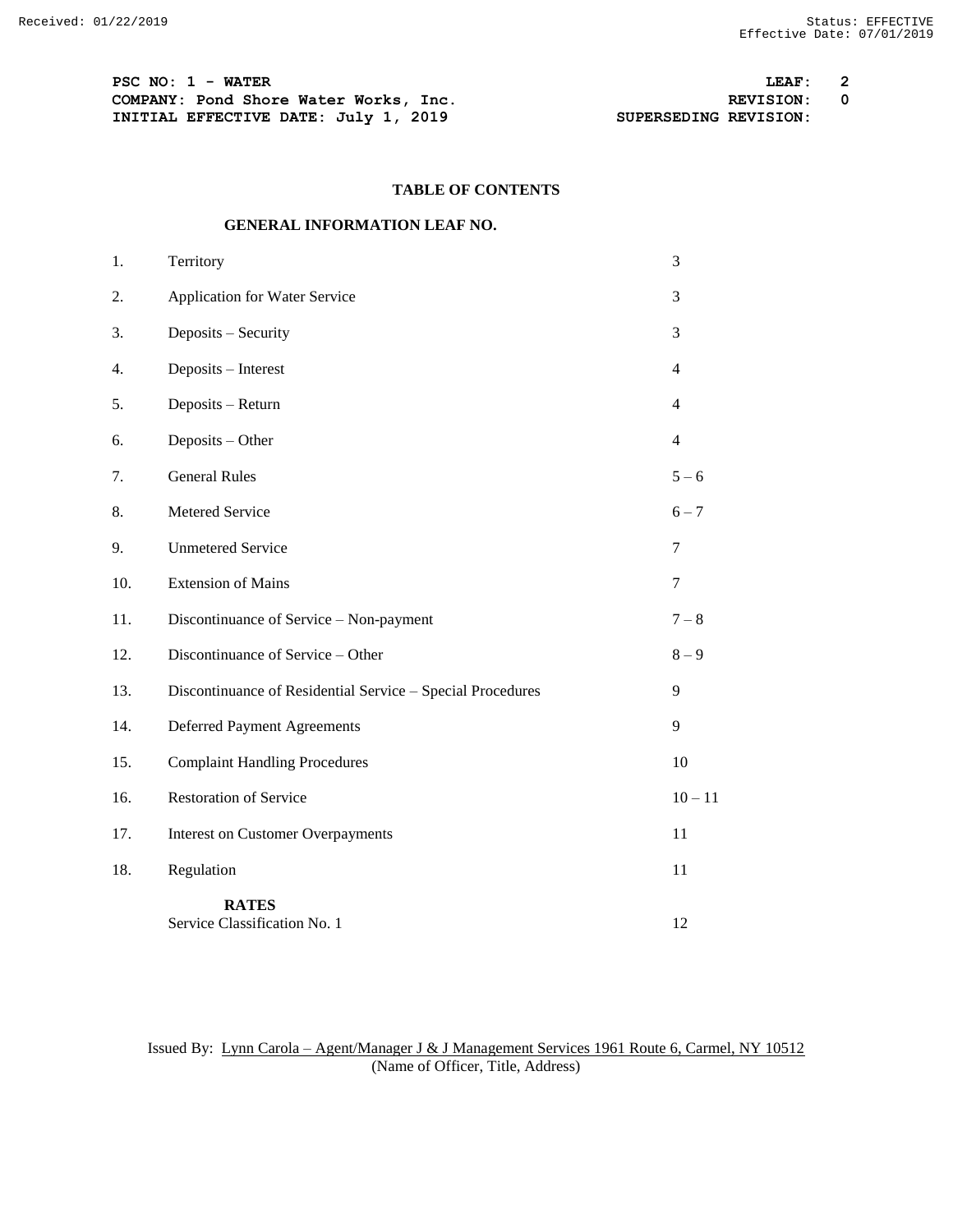**PSC NO: 1 - WATER LEAF: 3 COMPANY: Pond Shore Water Works, Inc. REVISION: 0 INITIAL EFFECTIVE DATE:** July 1, 2019 **SUPERSEDING REVISION:** 

#### **GENERAL INFORMATION**

## 1. Territory

The "Harmony Farms Subdivision" located at Route 55 & Harmony Hill Road in the Town of Pawling, Dutchess County, with service provided to members of The Highlands at Pawling Homeowners' Association, Inc.

### 2. Application for Water Service

- A. Applicant must be a member of The Highlands at Pawling Homeowners' Association, Inc.
- B. Written application for service may be required.
- C. A separate application may be required for each premise.
- D. Premises may be subject to inspection by the Association.
- E. Applications need not be accepted from customers with charges due on any water accounts with the Association. The Association must accept an application if the customer enters into a deferred payment agreement.
- F. Service pipe installations are subject to Association approval.
- 3. Deposits Security
	- A. As a condition of receiving service, the Association may require a deposit from customers that are delinquent (having a bill remaining unpaid 23 days from the date mailed), seasonal, short term or temporary or who have had service terminated for non-payment during the preceding 6 months. In addition, a deposit may also be required from a non-residential customer whose credit has not been established with the Association. A delinquent customer shall be provided with a written notice 20 days before the deposit is assessed which states that failure to make timely payments will permit the Association to require a deposit from such customer.
	- B. Deposits from applicants and customers may not exceed two times the estimated average monthly bill for a calendar year, except in the case of customers whose usage varies widely where deposits may not exceed twice the average monthly bill for the peak season.
	- C. The Association shall perform an annual review of the billing history of every customer who has a deposit with the Association to assure that a deposit is still required under (3A) above and that the amount of the deposit conforms with (3B) above. The Association reserves the right to review the deposit at any time. If a review shows that the deposit held falls short of the amount the Association may require by 25 percent or more, the Association may require the payment of an additional amount. If a review shows that the deposit held exceeds the amount required by 25 percent or more, the Association shall refund the excess to the customer. The customer may request a downward revision of the deposit.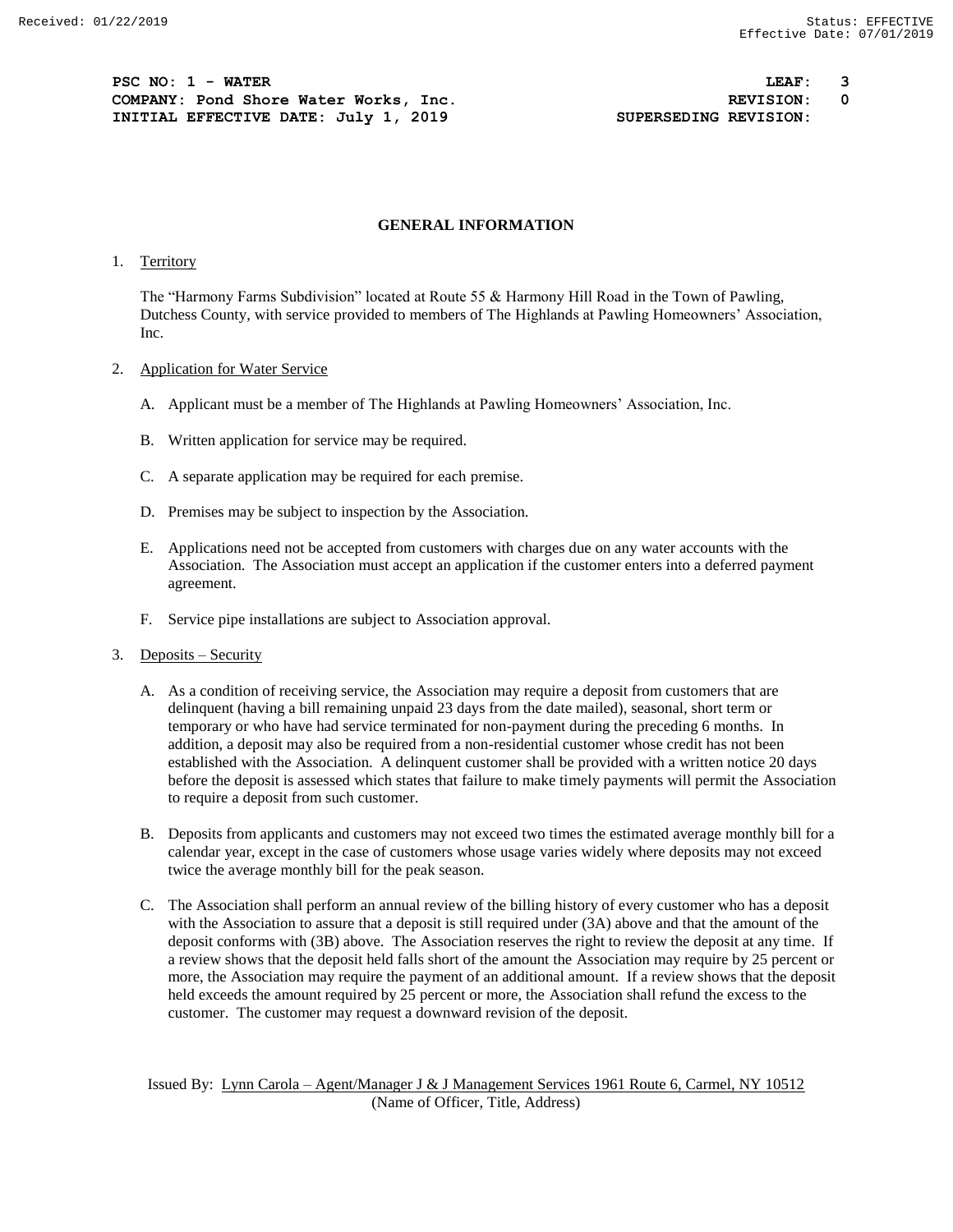**PSC NO: 1 - WATER LEAF: 4 COMPANY: Pond Shore Water Works, Inc. REVISION: 0 INITIAL EFFECTIVE DATE:** July 1, 2019 **SUPERSEDING REVISION:** 

### **GENERAL INFORMATION**

4. Deposits – Interest

Every deposit shall earn simple interest at the rate per annum prescribed by the Public Service Commission. The interest must be paid to customers when the deposit is returned. If the deposit has been held for 12 consecutive months or more, the interest must be credited to the customer no later than the first bill rendered after the next succeeding first day of October and at the end of each succeeding 12 month period.

## 5. Deposits – Return

- A. The Association shall return to a customer a deposit or portion of a deposit and all interest thereon no more than 30 days after:
	- (1) the day the account is closed and all bills are paid; or
	- (2) the date of the first bill for service rendered after a 12 month period during which time the customer was not delinquent, provided there is no other basis for the Association to request a deposit; or
	- (3) a review of the deposit shows that a reduction of the deposit is warranted.
- B. A deposit or portion of a deposit plus interest thereon that is subject to return may be credited to the customer's account in the amount of any outstanding charges. If any balance remains, a refund check shall be issued.
- 6. Deposits Other
	- A. In the event that the applicant desires service for a trailer or other non-permanent structure, he shall deposit with the Association all costs of the connection of such service. Said deposit shall bear simple interest as required above and shall be refunded at the end of 10 years, or sooner in the event that a permanent structure for such service connection is completed.
	- B. The Association may also require deposits from customers to guarantee future payments as set forth in lawn sprinkler, main extension, or other forms of contracts which are in a form approved by the Public Service Commission. The interest rates for these deposits will be the same as the interest rates for security deposits and such interest will be credited to the customer as prescribed by Commission rules.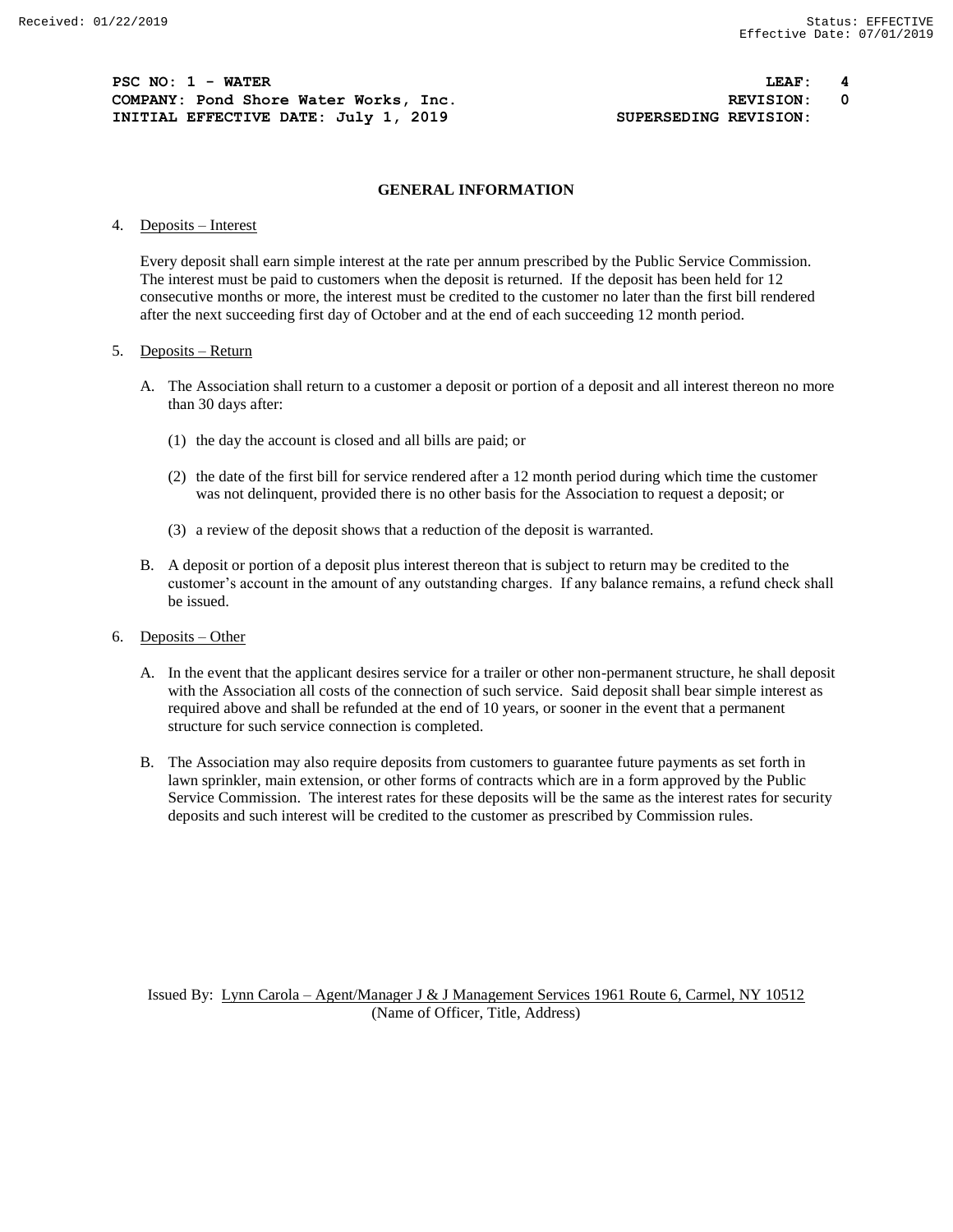**PSC NO: 1 - WATER LEAF: 5 COMPANY: Pond Shore Water Works, Inc. REVISION: 0 INITIAL EFFECTIVE DATE: July 1, 2019 SUPERSEDING REVISION:**

### **GENERAL INFORMATION**

#### 7. General Rules

- A. Customers must provide 10 days' written notice prior to the date on which termination of service is requested or prior to a change of occupancy, until which date the customer will be responsible for payment of service.
- B. Fire hydrants shall not be used without the written permission of the Association or unless in conformance with filed fire protection tariff provisions.
- C. The Association will not be liable for damage resulting from the presence of its facilities, supply, or use of water service, except damage resulting from gross negligence of the Association.
- D. The Association may shut off water in its mains to make repairs and extensions. Where possible, proper advance notice will be made to customers affected.
- E. The use of water for sprinkling, swimming pools, or other less essential uses may be restricted or prohibited where such use may unreasonably reduce the adequacy of service for other domestic purposes.
- F. There must be a separate service for each premise.
- G. Installation of service pipes and mains will not normally be made when the ground is frozen.
- H. The customer is responsible for service pipes and plumbing within the property line. Any plumbing work done on the customer's service pipe is subject to approval by the Association. No underground work shall be covered up until it has been inspected and approved by the Association.
- I. All leaks on customer premises or the customer portion of the service pipe must be repaired as soon as possible.
- J. All mains, services (up to the property line) and other water system facilities will be maintained and replaced by the Association.
- K. The Association will supply water in the distribution system at pressures between 20 and 100 pounds per square inch (psi) and will strive, where practicable, to maintain a normal working pressure of 60 psi with a minimum of 35 psi. If the Association makes changes to its system which cause the pressure to increase to over 100 psi to existing customers, the Association will be responsible for the first installation of the necessary equipment in the customer's premises. From that point on the equipment will be considered part of the customer's internal plumbing and the customer will be responsible for its maintenance or replacement. If a water pressure reducing valve, in the customer's or applicant's opinion, is necessary or desired to safeguard the plumbing, it is the customer's or applicant's responsibility to purchase, install and maintain this equipment. Where a pressure reducing valve is used it is also advisable to install a suitable pressure relief valve. All installations will comply with the local building codes and standards and are considered a part of the customer's internal plumbing.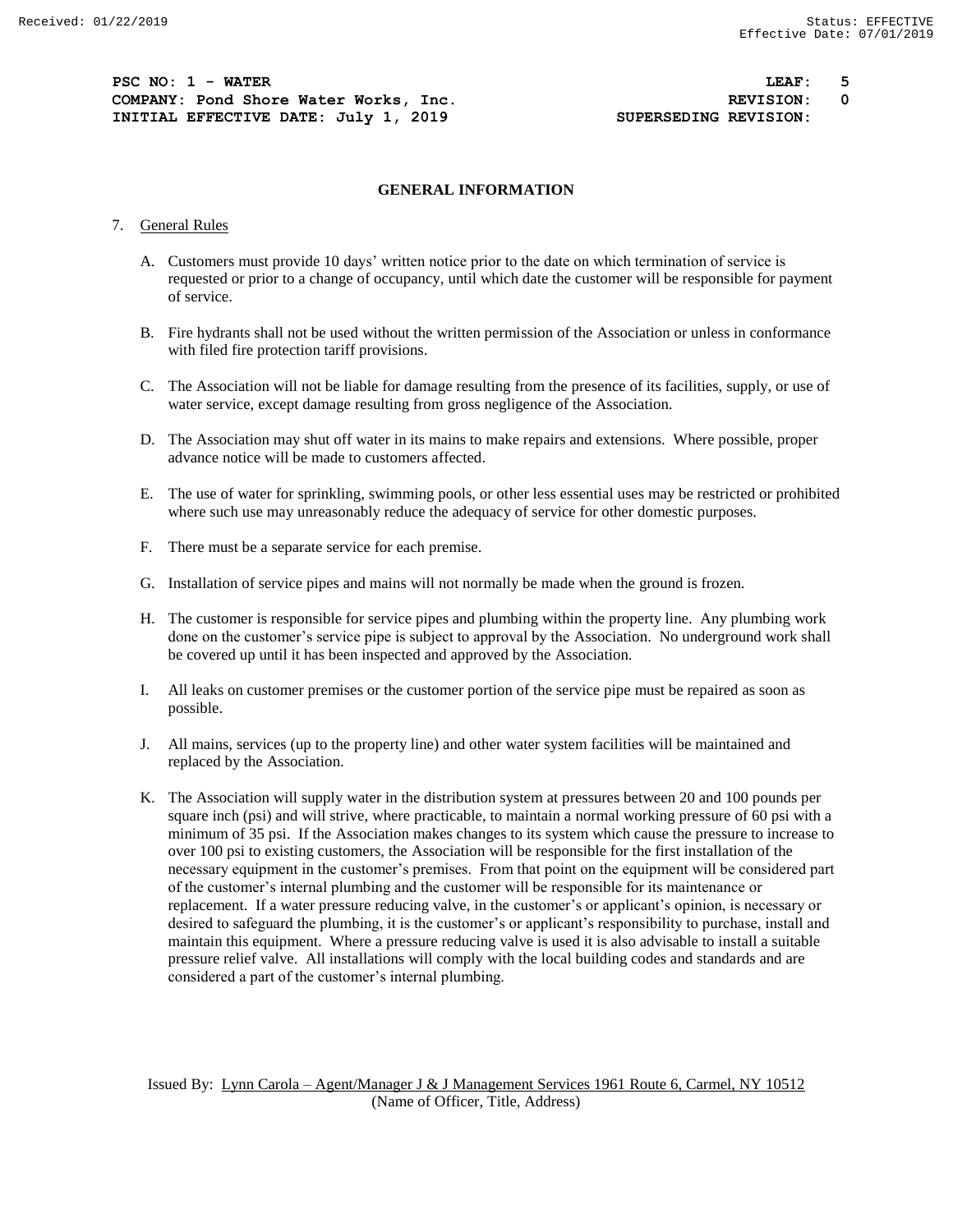**PSC NO: 1 - WATER LEAF: 6 COMPANY: Pond Shore Water Works, Inc. REVISION: 0 INITIAL EFFECTIVE DATE: July 1, 2019 SUPERSEDING REVISION:**

## **GENERAL INFORMATION**

- L. Where an applicant is seeking service at an elevation or gradient which could not otherwise be adequately serviced by existing plant, the Association will require that the applicant bear the additional cost of providing such extraordinary service, or in the alternative, require the applicant to purchase, install and maintain the necessary special equipment, such as a hydro-pneumatic system, needed to serve the premises. The installation of a hydro-pneumatic system as part of the customer's internal plumbing may be subject to approval of the Health Department and should comply with local building codes and standards.
- M. Cross connections to water sources other than the Association's or with other facilities are strictly prohibited. Customers must, at their expense, install and maintain such backflow prevention devices as may be required by the Association in accordance with good water works practice or applicable laws or regulations.
- N. Customers must permit Association representatives to enter their premises on reasonable request for purposes relating to the operation and maintenance of the Association's system, including inspection of the customer's and the Association's facilities, installation, reading, testing, replacement and removal of meters, and terminating and restoring service.
- O. No person shall maliciously, willfully or negligently break, damage, destroy, uncover, deface, block access to or tamper with any pipe, valve, meter, structure, appurtenance or equipment which is a part of the water works system.
- 8. Metered Service (if applicable and provided for in Service Class No. \_\_\_ or Nos. \_\_\_)
	- A. A meter of a type approved by the Commission is required for each premise.
	- B. The Association will furnish, install, and maintain the meter. Unless the meter register is set at zero, the Association shall attach a tag with the date and meter dial reading at the time of installation.
	- C. The customer will provide a location for the meter acceptable to the Association and will be responsible for the cost of repairing damage resulting from human interference, frost, backflow of hot water, or other such causes.
	- D. Where the Association agrees it is necessary to set a meter outside the building, it shall be installed at the expense of the customer in a pit acceptable to the Association which is both water-tight and frostproof. The cover of the pit shall be fastened with a convenient locking device. Where the distance from the property line to the front wall of the building is greater than 75 feet, the Association may require that the meter be set in a pit at or near the property line. If the pit is to be installed on property not owned or controlled by the customer, written consent of the owner of the property shall be obtained prior to the installation.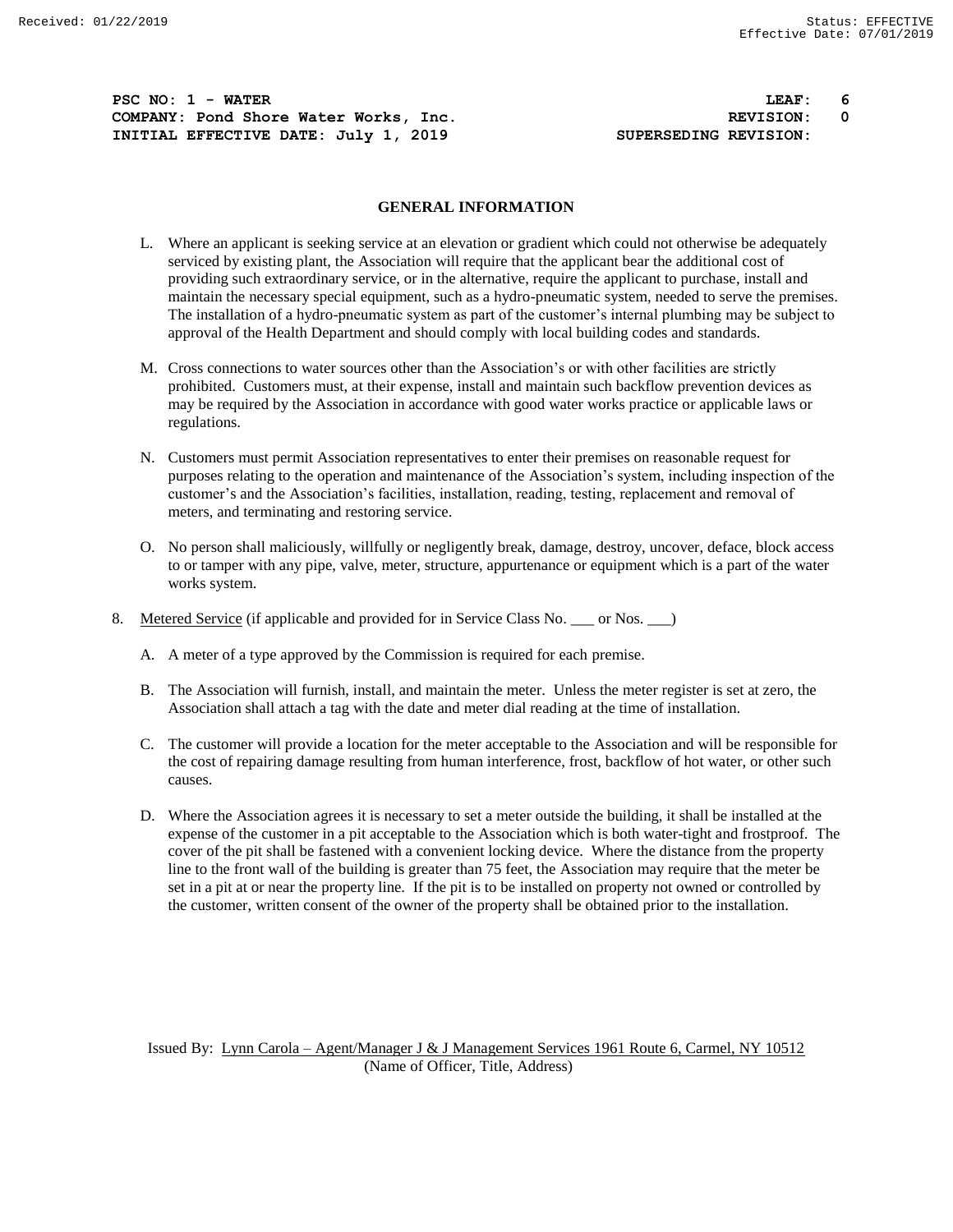**PSC NO: 1 - WATER LEAF: 7 COMPANY: Pond Shore Water Works, Inc. REVISION: 0 INITIAL EFFECTIVE DATE: July 1, 2019 SUPERSEDING REVISION:**

### **GENERAL INFORMATION**

- E. The Association reserves the right to remove, test, and replace the meter.
- F. The Association shall afford the customer an opportunity to verify the final reading of any water meter removed from the premises and obtain the customer's signature on a meter removal card which shows the date removed and the reading.
- G. Meters will be tested in conformance with rules of the Public Service Commission. In the case of a disputed account involving the accuracy of the meter, the Association will have the meter tested upon the request of the customer. Should the customer request to have a second meter test within 1 year, the customer will be responsible for the actual cost incurred to have the meter tested including the cost to remove the meter, payable in advance to the Association. This fee will be refunded if the meter's final weighted average is found to register in excess of 100 percent. Adjustments in bills for over-registration of the meter will be made in accordance with the current rules of the Public Service Commission.
- H. Bills will show meter readings and the dates read.
- I. Bills will be reasonably estimated where a meter has been inaccessible and will be so indicated on the bill.
- J. Where a meter has ceased to register or its percentage of accuracy cannot be determined, an estimated bill for the current period may be rendered. For all other periods the bill shall be the minimum applicable charge.
- 9. Unmetered Service (if applicable and provided for in Service Class No. \_\_\_ or Nos. \_\_ )

All applicable provisions of this tariff shall apply.

10. Extension of Mains

Mains will be extended in conformance with Commission Rules and Regulations found in 16 NYCRR, Part 501.

11. Discontinuance of Service – Non –Payment

Service may be discontinued under the following provisions: for non-payment of any amount due for water supplied, for failure to make any payment due under a deferred payment agreement or for meter repairs (see Section 8C), for failure to post a required deposit or for failure to pay any fee or charge accruing under the contract or tariff.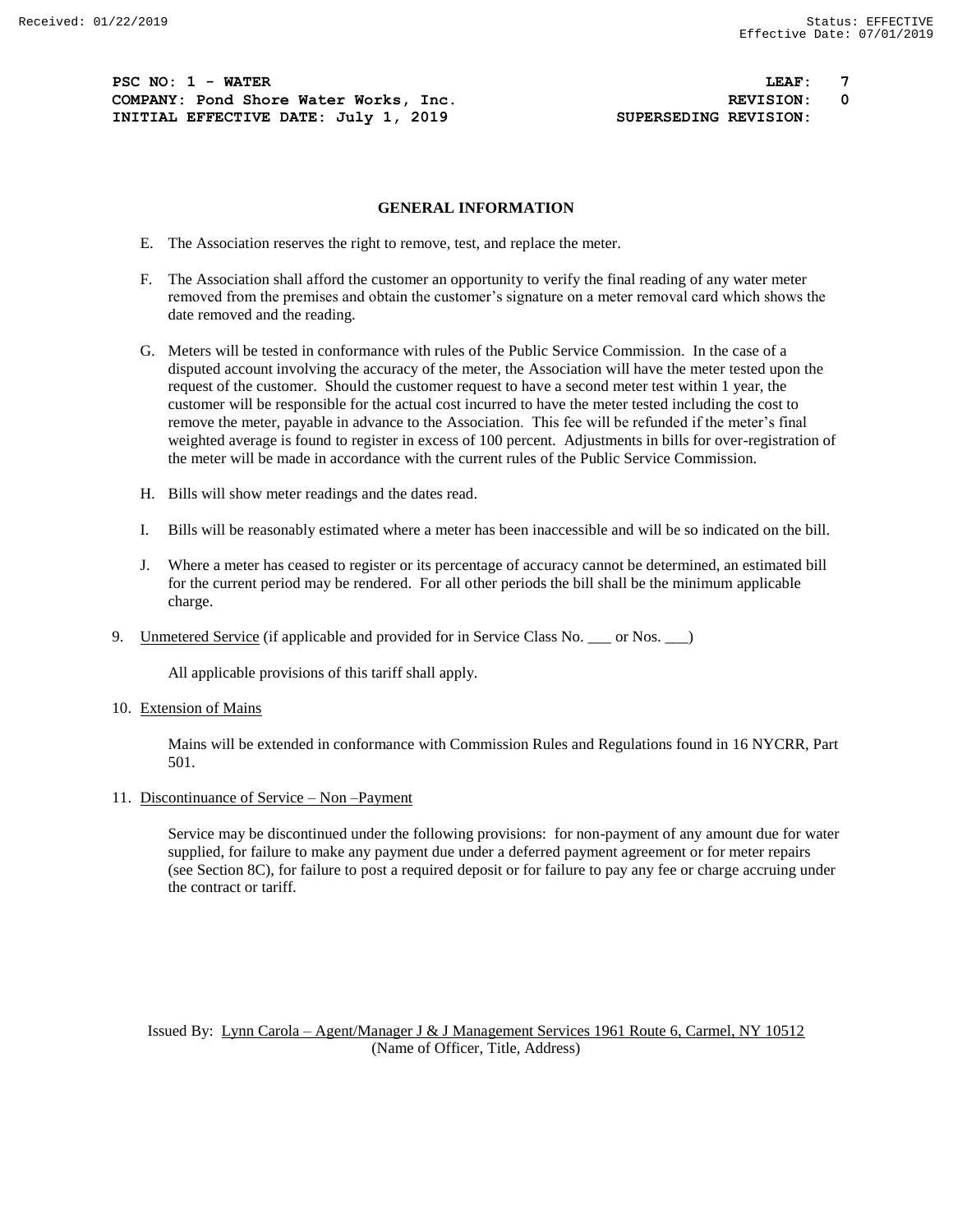**PSC NO: 1 - WATER LEAF: 8 COMPANY: Pond Shore Water Works, Inc. REVISION: 0 INITIAL EFFECTIVE DATE:** July 1, 2019 **SUPERSEDING REVISION:** 

#### **GENERAL INFORMATION**

- A. A bill not paid within 23 days of mailing is considered delinquent, and the Association may discontinue service after complying with 16 NYCRR, Part 533 which requires: (1) 15 days written notice if served personally, or (2) 15 days after a registered letter containing such notice has been signed or refused, or (3) 18 days after mailing written notice in a post-paid wrapper. Service will not be re-established until payment of all proper arrears, charges and deposits is made or a deferred payment agreement is entered into. Receipt of a subsequently dishonored negotiable instrument in response to a notice of discontinuance shall not constitute payment of the customer's account and the Association shall not be required to issue additional notice prior to discontinuance. There will be a charge for processing all returned checks equal to the bank charge plus a handling fee of \$5.00 (not to exceed the maximum allowed by Section 5-328 of General Obligations Law).
- B. The Association will not discontinue service to residential premises for non-payment of bills on a Friday, Saturday, Sunday, public holiday (as defined in General Construction Law), or on a day on which the utility's main office is closed. Discontinuance can only take place from Monday to Thursday between the hours of 8 a.m. and 4 p.m.
- C. The Association will not discontinue service for non-payment of bills to any person or entity receiving public assistance if the payment for such service is to be paid directly by the Department of Social Services or by the local Social Services representatives.
- 12. Discontinuance of Service Other
	- A. Service rendered under any application, contract or agreement may be discontinued by the Association after reasonable notice for any of the following reasons:
		- (1) For willful or indifferent waste of water due to any cause or for non-authorized use of water.
		- (2) For failure to protect from damage the meter and connection, or for failure to protect and maintain the service pipe or fixtures on the property of the customer in a condition satisfactory to the Association.
		- (3) For tampering with any meter, connections, service pipe, curb cock, seal or any other appliance of the Association controlling or regulating the customer's water supply.
		- (4) For failure to provide the Association's employees reasonable access to the premises supplied, or for obstructing the way of ingress to the meter or any other appliances controlling or regulating the customer's water supply.
		- (5) In case of vacancy of the premises.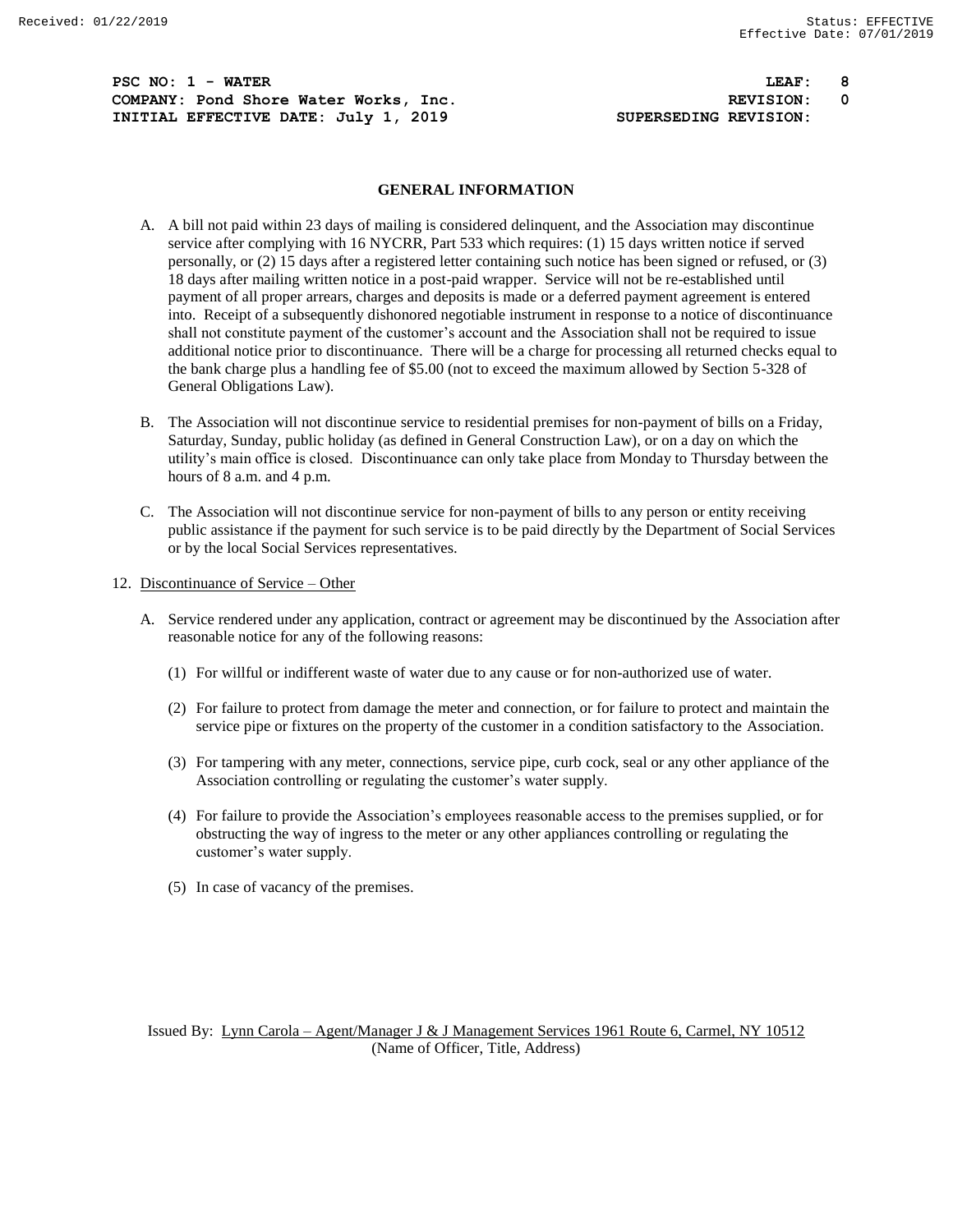**PSC NO: 1 - WATER LEAF: 9 COMPANY: Pond Shore Water Works, Inc. REVISION: 0 INITIAL EFFECTIVE DATE: July 1, 2019 SUPERSEDING REVISION:**

#### **GENERAL INFORMATION**

- (6) For cross connections.
- (7) For submetering or reselling water.
- (8) For non-compliance with water usage restrictions.
- (9) For violation of any rule or regulation of the Association as filed with the Public Service Commission, provided such violation affects the reliability or integrity of the water system.
- B. Written notice of discontinuance of service shall contain the information required by 16 NYCRR Section 533.3 and will be given except in those instances where a public health hazard exists.
- C. The Association may, at any time, temporarily discontinue water service in case of accident, or for the purpose of making connections, alterations, repairs, changes, etc.
- D. Except as stated in the preceding paragraph, or in the case of a violation that threatens the integrity of the water system, the Association shall not discontinue service to any customer on a Friday, Saturday, Sunday, Public Holiday or on a day when the Association is not open for business. Public Holiday shall refer to those holidays defined in the General Construction Law.
- 13. Discontinuance of Residential Service Special Procedures

If termination of service would result in serious impairment to health and safety, the Association must delay the termination of service or, if service has already been terminated, must restore service, for thirty days under the following conditions.

- A. all occupants are either blind, disabled, 62 years of age or older or 18 years of age or under;
- B. a medical emergency exists; or
- C. if heating would be affected between November 1 and April 1.

It is the customer's responsibility to notify the Association that such conditions exist and to provide any required documentation. The Association may require that the customer make appropriate arrangements to pay any arrears as well as pay current bills.

#### 14. Deferred Payment Agreements

In addition to those circumstances in Section 13, the Association will consider granting customers reasonable payment terms in cases where a customer is threatened with termination of service, or where the Association has issued a backbill to a customer. Any such agreement may require the customer to make a reasonable down payment, and to pay bills when issued.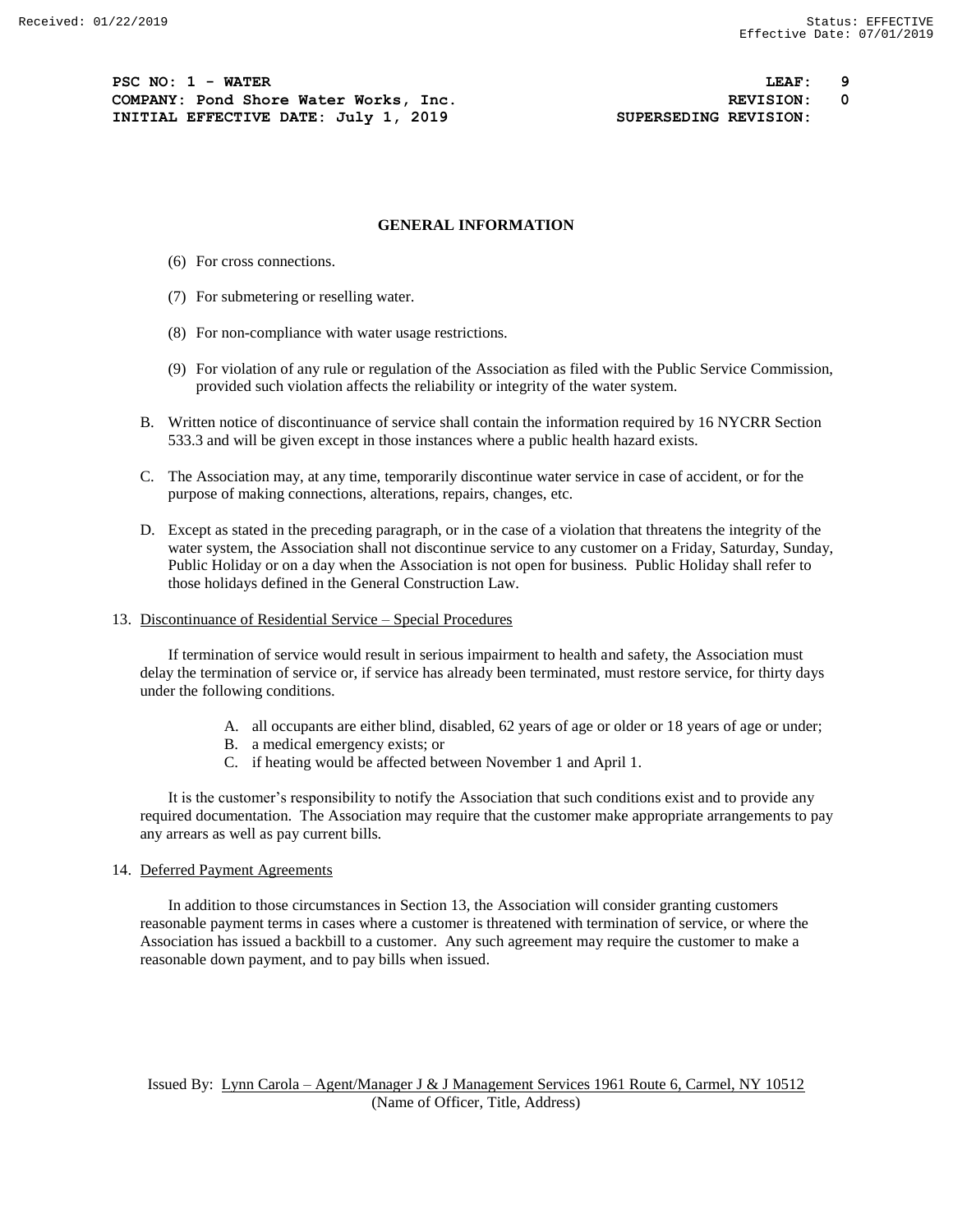**PSC NO: 1 - WATER LEAF: 10 COMPANY: Pond Shore Water Works, Inc. REVISION: 0 INITIAL EFFECTIVE DATE: July 1, 2019 SUPERSEDING REVISION:**

#### **GENERAL INFORMATION**

### 15. Complaint Handling Procedures

- A. The Association will promptly investigate and evaluate all complaints received from customers regarding bills for service rendered or required deposits. The results of the Association's findings will be reported to the customer. During the period of investigation and evaluation, service will not be discontinued, nor shall a new notice of termination be issued, provided, however, that the customer will be required to pay the undisputed portion of any balance due, which may include for current usage.
- B. After the completion of such an investigation, if the Association determines that the disputed service has been rendered, or that the disputed charge or deposit is proper in whole or in part, the Association may require that the full bill or deposit be paid. Appropriate notices of the determination shall be given to the customer, and where notice of discontinuance of service was previously sent, or is served with the determination, such notice shall include a statement advising the customer of the availability of the Commission's complaint handling procedures, including the address and telephone number of the Department's Consumer Services Division. Where prior notice of discontinuance was sent, Association procedure provides for discontinuance of service if customer fails to pay the proper amount due and owing within 5 days after notice of the Association determination was served personally on the customer or at least 8 days after mailing of the notice. Under no circumstances will discontinuance of service occur if so precluded by the Commission.
- C. In situations where the complaint procedures of the Commission have been invoked and it is determined that the disputed service has been rendered or that the disputed charge or deposit is proper and prior notice of discontinuance was sent, a customer's service will not be discontinued for failure to pay the amount found due and owing until at least 5 days after notice of the Commission's determination, where personal service is made, or at least 8 days after mailing of such a notice.

#### 16. Restoration of Service

A charge will be made to restore service after discontinuance at the customer's request, for non-payment or for violation of these rules.

This charge or charges will be at a rate agreed upon by the members of the Association and will appear on all written notices or discontinuance of service. Any member has the right to request that the Department of Public Service investigate the charges.

In a case where service is being restored after discontinuance for non-payment, the Association may require full payment of all arrears as well as the restoration of service charge. If the Association and the member have entered into some form of payment agreement the agreed upon down payment may be required before service will be restored.

If it becomes necessary to disconnect service at the main because of willful acts of a member, the service restoration charge will include the actual costs incurred by the Association to disconnect and reconnect the service.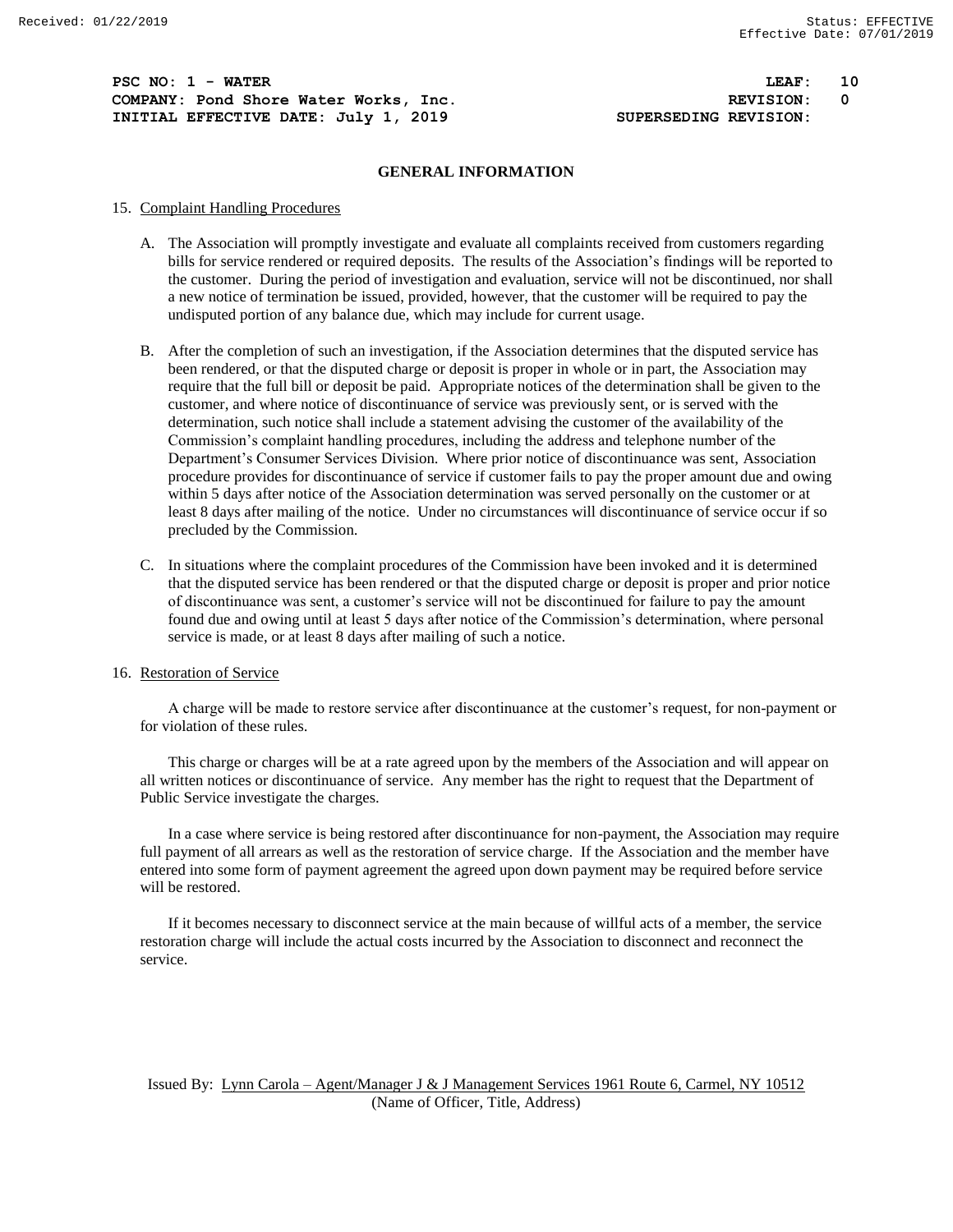**PSC NO: 1 - WATER LEAF: 11 COMPANY: Pond Shore Water Works, Inc. REVISION: 0 INITIAL EFFECTIVE DATE: July 1, 2019 SUPERSEDING REVISION:**

#### **GENERAL INFORMATION**

#### 17. Interest on Customer Overpayments

The Association will provide interest on a customer overpayment as follows:

- A. A customer overpayment is defined as payment by the customer to the Association in excess of the correct charge for water service supplied to the customer which was caused by erroneous billing by the utility.
- B. The rate of interest on such amounts shall be the greater of the unadjusted customer deposit rate or the applicable late payment rate, if any, for the service classification under which the customer was billed. Interest shall be paid from the date when the customer overpayment was made, adjusted for any changes in the deposit rate or late payment rate, and compounded monthly, until the date when the overpayment was refunded.
- C. The Association will not pay interest on customer overpayments that are refunded within 30 days after such overpayment is received by the Association.
- 18. Regulation

All matters, rules and other situations concerning the rendering of water service which are not specifically covered herein or in a provision of the New York State Codes, Rules and Regulations and which are subject to the jurisdiction of the Public Service Commission, and for which a customer and the Association cannot agree as to an equitable and fair solution will be referred to said Commission to be resolved. Either the customer or the Association may request that a rule or provision of this tariff be changed for a particular situation.